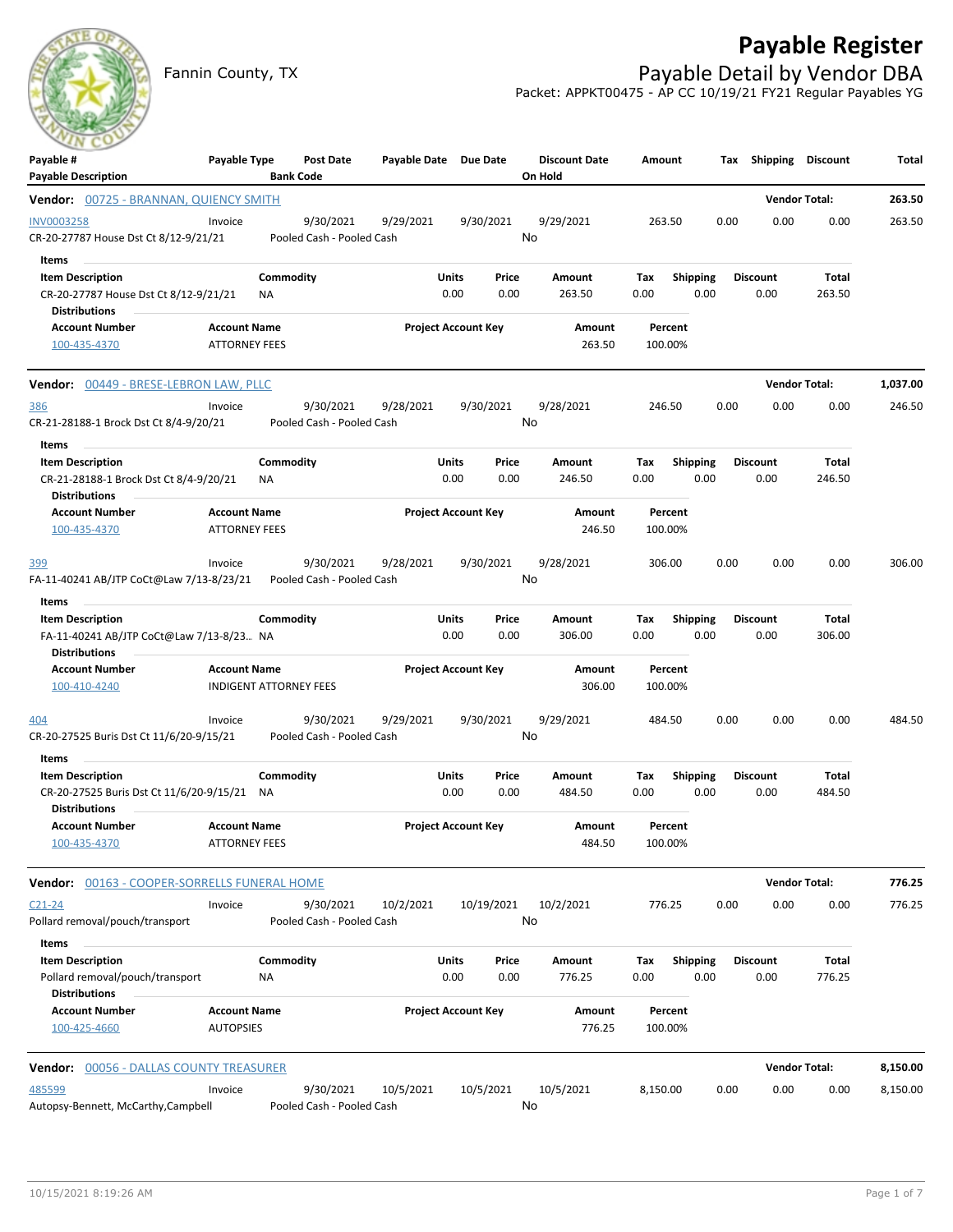| <b>Payable Register</b>                                             |                                             |                                        |                       |                                |                                 | Packet: APPKT00475 - AP CC 10/19/21 FY21 Regular Payables YG |      |                         |                      |           |
|---------------------------------------------------------------------|---------------------------------------------|----------------------------------------|-----------------------|--------------------------------|---------------------------------|--------------------------------------------------------------|------|-------------------------|----------------------|-----------|
| Payable #<br><b>Payable Description</b>                             | Payable Type                                | <b>Post Date</b><br><b>Bank Code</b>   | Payable Date Due Date |                                | <b>Discount Date</b><br>On Hold | Amount                                                       |      | Tax Shipping Discount   |                      | Total     |
| Items<br><b>Item Description</b>                                    |                                             | Commodity                              |                       | Units<br>Price                 | Amount                          | <b>Shipping</b><br>Tax                                       |      | <b>Discount</b>         | Total                |           |
| Autopsy-Bennett, McCarthy,Campbell<br><b>Distributions</b>          |                                             | ΝA                                     |                       | 0.00<br>0.00                   | 8,150.00                        | 0.00<br>0.00                                                 |      | 0.00                    | 8,150.00             |           |
| <b>Account Number</b><br>100-425-4660                               | <b>Account Name</b><br><b>AUTOPSIES</b>     |                                        |                       | <b>Project Account Key</b>     | Amount<br>8,150.00              | Percent<br>100.00%                                           |      |                         |                      |           |
| Vendor: 00613 - ELDORADO DENTAL                                     |                                             |                                        |                       |                                |                                 |                                                              |      |                         | <b>Vendor Total:</b> | 975.00    |
| 06192021                                                            | Invoice                                     | 9/30/2021                              | 6/19/2021             | 9/30/2021                      | 6/19/2021                       | 300.00                                                       | 0.00 | 0.00                    | 0.00                 | 300.00    |
| June 2021 inmate dental                                             |                                             | Pooled Cash - Pooled Cash              |                       |                                | No                              |                                                              |      |                         |                      |           |
| Items                                                               |                                             |                                        |                       |                                |                                 |                                                              |      |                         |                      |           |
| <b>Item Description</b><br>June 2021 inmate dental                  |                                             | Commodity<br>NA                        |                       | Units<br>Price<br>0.00<br>0.00 | Amount<br>300.00                | Shipping<br>Tax<br>0.00<br>0.00                              |      | <b>Discount</b><br>0.00 | Total<br>300.00      |           |
| <b>Distributions</b><br><b>Account Number</b>                       | <b>Account Name</b>                         |                                        |                       | <b>Project Account Key</b>     | Amount                          | Percent                                                      |      |                         |                      |           |
| 100-565-4050                                                        |                                             | PRISONER MEDICAL                       |                       |                                | 300.00                          | 100.00%                                                      |      |                         |                      |           |
| 08152021<br>Aug 2021 inmate dental                                  | Invoice                                     | 9/30/2021<br>Pooled Cash - Pooled Cash | 8/15/2021             | 9/30/2021                      | 8/15/2021<br>No                 | 450.00                                                       | 0.00 | 0.00                    | 0.00                 | 450.00    |
| Items                                                               |                                             |                                        |                       |                                |                                 |                                                              |      |                         |                      |           |
| <b>Item Description</b>                                             |                                             | Commodity                              |                       | Units<br>Price                 | Amount                          | <b>Shipping</b><br>Тах                                       |      | <b>Discount</b>         | Total                |           |
| Aug 2021 inmate dental<br><b>Distributions</b>                      |                                             | ΝA                                     |                       | 0.00<br>0.00                   | 450.00                          | 0.00<br>0.00                                                 |      | 0.00                    | 450.00               |           |
| <b>Account Number</b><br>100-565-4050                               | <b>Account Name</b>                         | PRISONER MEDICAL                       |                       | <b>Project Account Key</b>     | Amount<br>450.00                | Percent<br>100.00%                                           |      |                         |                      |           |
| 09252021                                                            | Invoice                                     | 9/30/2021                              | 9/25/2021             | 9/30/2021                      | 9/25/2021                       | 225.00                                                       | 0.00 | 0.00                    | 0.00                 | 225.00    |
| Sept 2021 inmate dental<br>Items                                    |                                             | Pooled Cash - Pooled Cash              |                       |                                | No                              |                                                              |      |                         |                      |           |
| <b>Item Description</b>                                             |                                             | Commodity                              |                       | Units<br>Price                 | Amount                          | Tax<br><b>Shipping</b>                                       |      | <b>Discount</b>         | Total                |           |
| Sept 2021 inmate dental<br><b>Distributions</b>                     |                                             | ΝA                                     |                       | 0.00<br>0.00                   | 225.00                          | 0.00<br>0.00                                                 |      | 0.00                    | 225.00               |           |
| <b>Account Number</b>                                               | <b>Account Name</b>                         |                                        |                       | <b>Project Account Key</b>     | Amount                          | Percent                                                      |      |                         |                      |           |
| 100-565-4050                                                        |                                             | PRISONER MEDICAL                       |                       |                                | 225.00                          | 100.00%                                                      |      |                         |                      |           |
| <b>Vendor:</b> 00512 - GAYLON P. RIDDELS LAW FIRM, PC               |                                             |                                        |                       |                                |                                 |                                                              |      |                         | <b>Vendor Total:</b> | 10,932.27 |
| INV0003259<br>CR-18-26660 Fuller Dt Ct 7/21/20-8/31/21              | Invoice                                     | 9/30/2021<br>Pooled Cash - Pooled Cash | 9/29/2021             | 9/30/2021                      | 9/29/2021<br>No                 | 2,047.25                                                     | 0.00 | 0.00                    | 0.00                 | 2,047.25  |
| Items                                                               |                                             |                                        |                       |                                |                                 |                                                              |      |                         |                      |           |
| <b>Item Description</b><br>CR-18-26660 Fuller Dt Ct 7/21/20-8/31/21 |                                             | Commodity<br>ΝA                        |                       | Units<br>Price<br>0.00<br>0.00 | Amount<br>2,047.25              | Shipping<br>Tax<br>0.00<br>0.00                              |      | <b>Discount</b><br>0.00 | Total<br>2,047.25    |           |
| <b>Distributions</b><br><b>Account Number</b><br>100-435-4370       | <b>Account Name</b><br><b>ATTORNEY FEES</b> |                                        |                       | <b>Project Account Key</b>     | Amount<br>2,047.25              | Percent<br>100.00%                                           |      |                         |                      |           |
|                                                                     |                                             |                                        |                       |                                |                                 |                                                              |      |                         |                      |           |
| <b>INV0003260</b><br>CR-21-28090 Wilcox Dst Ct 4/17-8/18/21         | Invoice                                     | 9/30/2021<br>Pooled Cash - Pooled Cash | 9/29/2021             | 9/30/2021                      | 9/29/2021<br>No                 | 2,138.76                                                     | 0.00 | 0.00                    | 0.00                 | 2,138.76  |
| Items                                                               |                                             |                                        |                       |                                |                                 |                                                              |      |                         |                      |           |
| <b>Item Description</b><br>CR-21-28090 Wilcox Dst Ct 4/17-8/18/21   |                                             | Commodity<br>ΝA                        |                       | Units<br>Price<br>0.00<br>0.00 | Amount<br>2,138.76              | <b>Shipping</b><br>Тах<br>0.00<br>0.00                       |      | <b>Discount</b><br>0.00 | Total<br>2,138.76    |           |
| <b>Distributions</b>                                                |                                             |                                        |                       |                                |                                 |                                                              |      |                         |                      |           |
| <b>Account Number</b><br>100-435-4370                               | <b>Account Name</b><br><b>ATTORNEY FEES</b> |                                        |                       | <b>Project Account Key</b>     | Amount<br>2,138.76              | Percent<br>100.00%                                           |      |                         |                      |           |
| <b>INV0003261</b><br>CR-20-27382 Anderson Dst Ct 10/6/20-7/26/21    | Invoice                                     | 9/30/2021<br>Pooled Cash - Pooled Cash | 9/29/2021             | 9/30/2021                      | 9/29/2021<br>No                 | 5,653.76                                                     | 0.00 | 0.00                    | 0.00                 | 5,653.76  |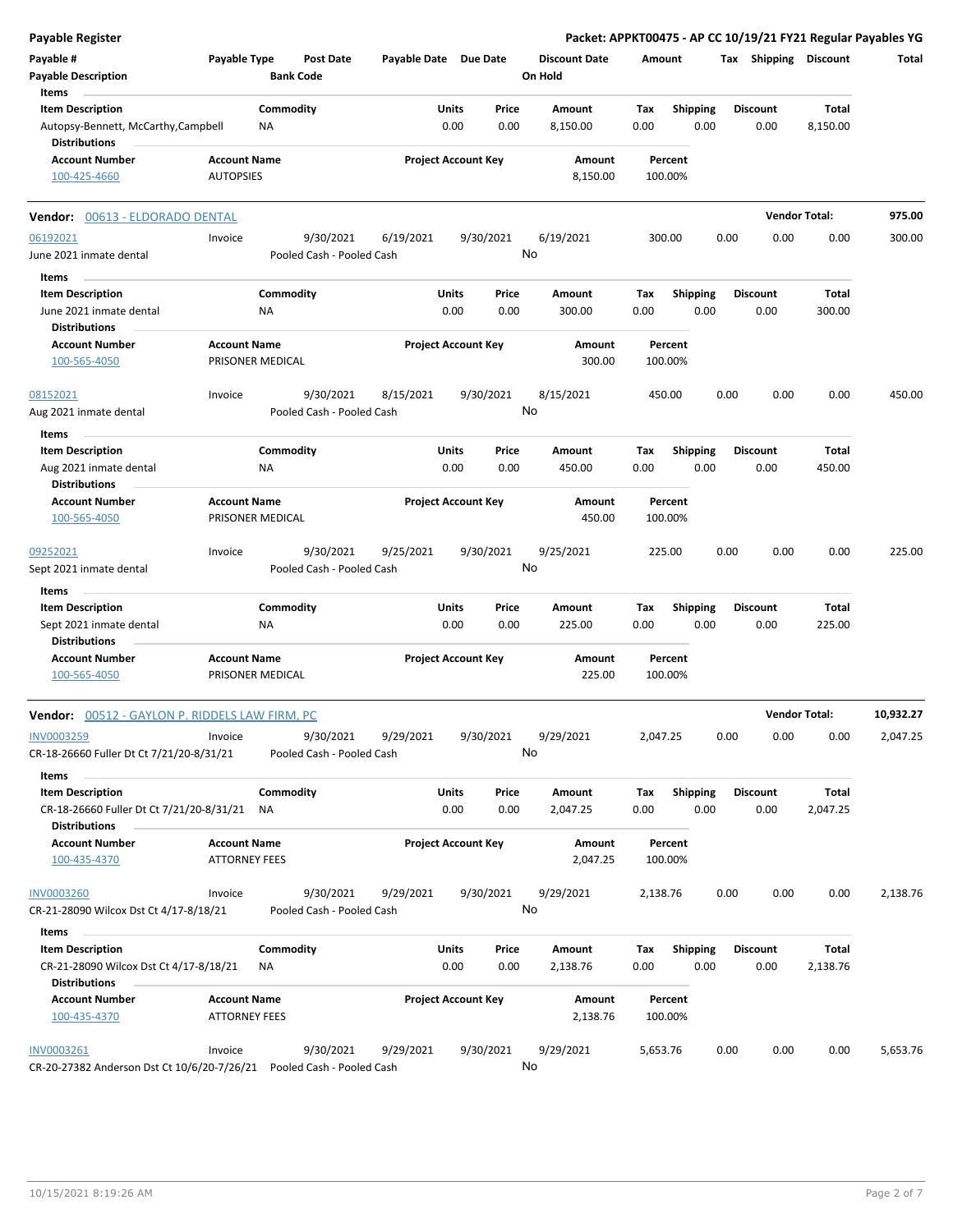| Payable Register                              |                                |                           |                       |                            |                      |          |                 | Packet: APPKT00475 - AP CC 10/19/21 FY21 Regular Payables YG |                      |          |
|-----------------------------------------------|--------------------------------|---------------------------|-----------------------|----------------------------|----------------------|----------|-----------------|--------------------------------------------------------------|----------------------|----------|
| Payable #                                     | Payable Type                   | <b>Post Date</b>          | Payable Date Due Date |                            | <b>Discount Date</b> | Amount   |                 | Tax Shipping Discount                                        |                      | Total    |
| <b>Payable Description</b>                    |                                | <b>Bank Code</b>          |                       |                            | On Hold              |          |                 |                                                              |                      |          |
| Items                                         |                                |                           |                       |                            |                      |          |                 |                                                              |                      |          |
| <b>Item Description</b>                       | Commodity                      |                           | Units                 | Price                      | Amount               | Tax      | <b>Shipping</b> | <b>Discount</b>                                              | Total                |          |
| CR-20-27382 Anderson Dst Ct 10/6/20-7/ NA     |                                |                           |                       | 0.00<br>0.00               | 5,653.76             | 0.00     | 0.00            | 0.00                                                         | 5,653.76             |          |
| <b>Distributions</b>                          |                                |                           |                       |                            |                      |          |                 |                                                              |                      |          |
| <b>Account Number</b>                         | <b>Account Name</b>            |                           |                       | <b>Project Account Key</b> | Amount               | Percent  |                 |                                                              |                      |          |
| 100-435-4370                                  | <b>ATTORNEY FEES</b>           |                           |                       |                            | 5,653.76             | 100.00%  |                 |                                                              |                      |          |
| <b>INV0003262</b>                             | Invoice                        | 9/30/2021                 | 9/29/2021             | 9/30/2021                  | 9/29/2021            | 1,092.50 |                 | 0.00<br>0.00                                                 | 0.00                 | 1,092.50 |
| CR-15-25340 Williams Dst Ct 10/21/19-2/1/21   |                                | Pooled Cash - Pooled Cash |                       |                            | No                   |          |                 |                                                              |                      |          |
| Items                                         |                                |                           |                       |                            |                      |          |                 |                                                              |                      |          |
| <b>Item Description</b>                       | Commodity                      |                           | Units                 | Price                      | Amount               | Tax      | Shipping        | <b>Discount</b>                                              | Total                |          |
| CR-15-25340 Williams Dst Ct 10/21/19-2/ NA    |                                |                           |                       | 0.00<br>0.00               | 1,092.50             | 0.00     | 0.00            | 0.00                                                         | 1,092.50             |          |
| <b>Distributions</b>                          |                                |                           |                       |                            |                      |          |                 |                                                              |                      |          |
| <b>Account Number</b>                         | <b>Account Name</b>            |                           |                       | <b>Project Account Key</b> | Amount               | Percent  |                 |                                                              |                      |          |
| 100-435-4370                                  | <b>ATTORNEY FEES</b>           |                           |                       |                            | 1,092.50             | 100.00%  |                 |                                                              |                      |          |
| Vendor: 00405 - IHS PHARMACY                  |                                |                           |                       |                            |                      |          |                 |                                                              | <b>Vendor Total:</b> | 7,232.59 |
|                                               |                                |                           |                       |                            |                      |          |                 |                                                              |                      |          |
| 76532                                         | Credit Memo                    | 9/30/2021                 | 9/14/2021             | 9/14/2021                  | 9/14/2021            | $-82.99$ |                 | 0.00<br>0.00                                                 | 0.00                 | $-82.99$ |
| July & Aug 2021 returned meds                 |                                | Pooled Cash - Pooled Cash |                       |                            | No                   |          |                 |                                                              |                      |          |
| Items                                         |                                |                           |                       |                            |                      |          |                 |                                                              |                      |          |
| <b>Item Description</b>                       | Commodity                      |                           | Units                 | Price                      | Amount               | Tax      | <b>Shipping</b> | <b>Discount</b>                                              | Total                |          |
| July & Aug 2021 returned meds                 | ΝA                             |                           |                       | 0.00<br>0.00               | $-82.99$             | 0.00     | 0.00            | 0.00                                                         | $-82.99$             |          |
| <b>Distributions</b><br><b>Account Number</b> | <b>Account Name</b>            |                           |                       | <b>Project Account Key</b> | Amount               | Percent  |                 |                                                              |                      |          |
| 100-565-4050                                  | PRISONER MEDICAL               |                           |                       |                            | $-82.99$             | 100.00%  |                 |                                                              |                      |          |
|                                               |                                |                           |                       |                            |                      |          |                 |                                                              |                      |          |
| 76856                                         | Invoice                        | 9/30/2021                 | 9/30/2021             | 9/30/2021                  | 9/30/2021            | 7,315.58 |                 | 0.00<br>0.00                                                 | 0.00                 | 7,315.58 |
| Sept 2021 Inmate medications                  |                                | Pooled Cash - Pooled Cash |                       |                            | No                   |          |                 |                                                              |                      |          |
| Items                                         |                                |                           |                       |                            |                      |          |                 |                                                              |                      |          |
| <b>Item Description</b>                       | Commodity                      |                           | Units                 | Price                      | Amount               | Tax      | <b>Shipping</b> | <b>Discount</b>                                              | Total                |          |
| Sept 2021 Inmate medications                  | ΝA                             |                           |                       | 0.00<br>0.00               | 7,315.58             | 0.00     | 0.00            | 0.00                                                         | 7,315.58             |          |
| <b>Distributions</b>                          |                                |                           |                       |                            |                      |          |                 |                                                              |                      |          |
| <b>Account Number</b>                         | <b>Account Name</b>            |                           |                       | <b>Project Account Key</b> | Amount               | Percent  |                 |                                                              |                      |          |
| 100-565-4050                                  | PRISONER MEDICAL               |                           |                       |                            | 7,315.58             | 100.00%  |                 |                                                              |                      |          |
| Vendor: VEN02440 - Law Office of Bi Hunt      |                                |                           |                       |                            |                      |          |                 |                                                              | <b>Vendor Total:</b> | 1,377.00 |
| <b>INV0003284</b>                             | Invoice                        | 9/30/2021                 | 10/8/2021             | 10/8/2021                  | 10/8/2021            | 1,377.00 |                 | 0.00<br>0.00                                                 | 0.00                 | 1,377.00 |
| CR-20-27280 Ramer Dst Ct 7/28-9/30/21         |                                | Pooled Cash - Pooled Cash |                       |                            | No                   |          |                 |                                                              |                      |          |
| Items                                         |                                |                           |                       |                            |                      |          |                 |                                                              |                      |          |
| <b>Item Description</b>                       | Commodity                      |                           | Units                 | Price                      | Amount               | Tax      | <b>Shipping</b> | <b>Discount</b>                                              | Total                |          |
| CR-20-27280 Ramer Dst Ct 7/28-9/30/21         | ΝA                             |                           |                       | 0.00<br>0.00               | 1,377.00             | 0.00     | 0.00            | 0.00                                                         | 1,377.00             |          |
| <b>Distributions</b>                          |                                |                           |                       |                            |                      |          |                 |                                                              |                      |          |
| <b>Account Number</b>                         | <b>Account Name</b>            |                           |                       | <b>Project Account Key</b> | Amount               | Percent  |                 |                                                              |                      |          |
| 100-435-4370                                  | <b>ATTORNEY FEES</b>           |                           |                       |                            | 1,377.00             | 100.00%  |                 |                                                              |                      |          |
|                                               |                                |                           |                       |                            |                      |          |                 |                                                              | <b>Vendor Total:</b> |          |
| <b>Vendor: 00319 - RED RIVER TRUCK REPAIR</b> |                                |                           |                       |                            |                      |          |                 |                                                              |                      | 5,412.92 |
| 868702                                        | Invoice                        | 9/30/2021                 | 9/30/2021             | 9/30/2021                  | 9/30/2021            | 5,412.92 |                 | 0.00<br>0.00                                                 | 0.00                 | 5,412.92 |
| Pct 1 1993 Pete #0563 repair                  |                                | Pooled Cash - Pooled Cash |                       |                            | No                   |          |                 |                                                              |                      |          |
| Items                                         |                                |                           |                       |                            |                      |          |                 |                                                              |                      |          |
| <b>Item Description</b>                       | Commodity                      |                           | Units                 | Price                      | Amount               | Тах      | <b>Shipping</b> | <b>Discount</b>                                              | Total                |          |
| Pct 1 1993 Pete #0563 repair                  | ΝA                             |                           |                       | 0.00<br>0.00               | 5,412.92             | 0.00     | 0.00            | 0.00                                                         | 5,412.92             |          |
| <b>Distributions</b><br><b>Account Number</b> | <b>Account Name</b>            |                           |                       | <b>Project Account Key</b> | Amount               | Percent  |                 |                                                              |                      |          |
| 210-621-4580                                  | <b>R&amp;M MACHINERY PARTS</b> |                           |                       |                            | 5,412.92             | 100.00%  |                 |                                                              |                      |          |
|                                               |                                |                           |                       |                            |                      |          |                 |                                                              |                      |          |
| <b>Vendor:</b> 00801 - SOLOMON, AMANDA        |                                |                           |                       |                            |                      |          |                 |                                                              | <b>Vendor Total:</b> | 978.50   |
| <b>INV0003263</b>                             | Invoice                        | 9/30/2021                 | 9/30/2021             | 9/30/2021                  | 9/30/2021            | 522.50   |                 | 0.00<br>0.00                                                 | 0.00                 | 522.50   |
| FA-20-44800 Walker Dst Ct 6/8-9/13/21         |                                | Pooled Cash - Pooled Cash |                       |                            | No                   |          |                 |                                                              |                      |          |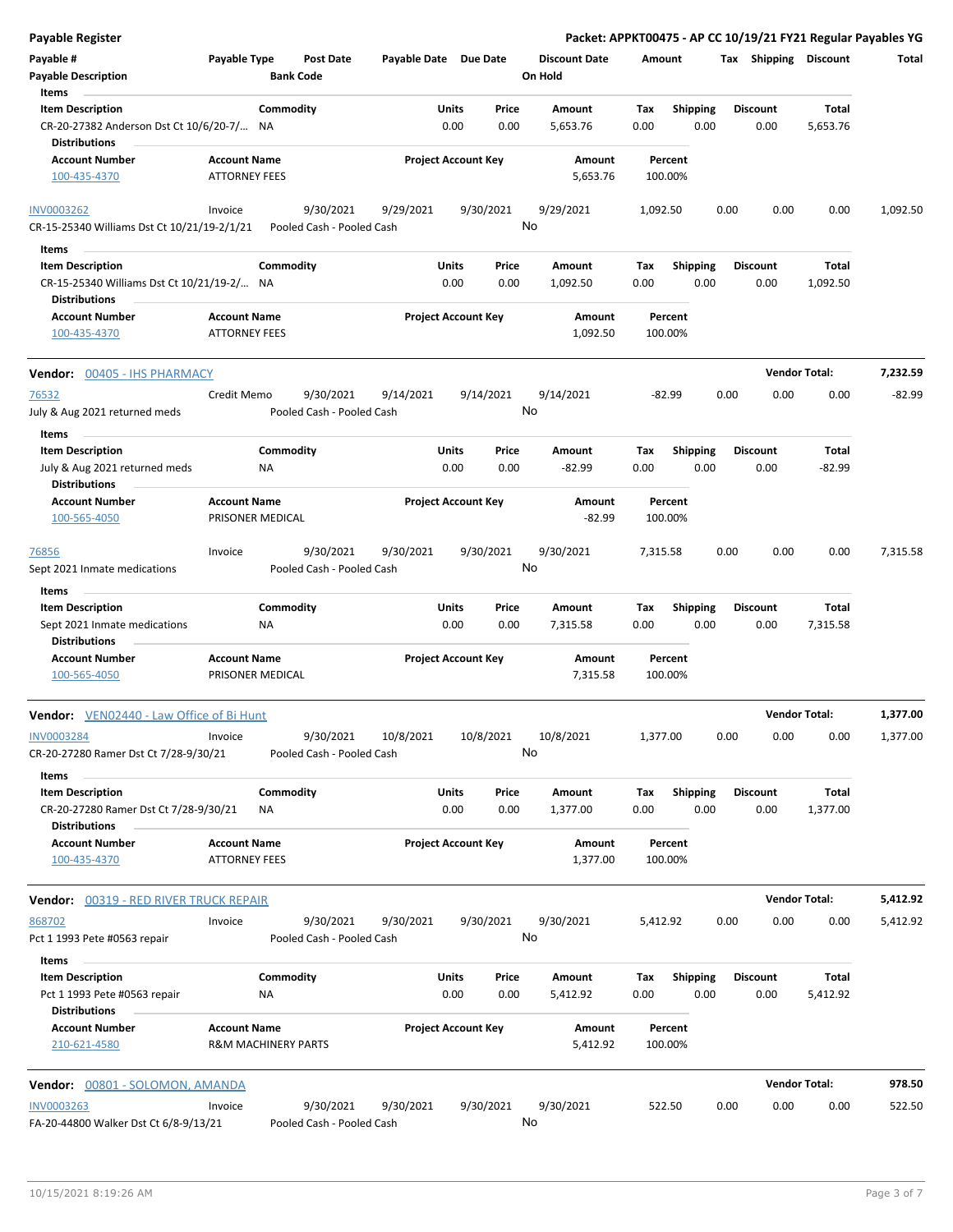| Payable Register                                                                             |                                               |                                        |                                        |               |                            |                                 |             |                         |      | Packet: APPKT00475 - AP CC 10/19/21 FY21 Regular Payables YG |                        |                  |
|----------------------------------------------------------------------------------------------|-----------------------------------------------|----------------------------------------|----------------------------------------|---------------|----------------------------|---------------------------------|-------------|-------------------------|------|--------------------------------------------------------------|------------------------|------------------|
| Payable #<br><b>Payable Description</b>                                                      | Payable Type                                  | <b>Post Date</b><br><b>Bank Code</b>   |                                        |               | Payable Date Due Date      | <b>Discount Date</b><br>On Hold | Amount      |                         |      | Tax Shipping Discount                                        |                        | Total            |
| Items<br><b>Item Description</b><br>FA-20-44800 Walker Dst Ct 6/8-9/13/21                    |                                               | Commodity<br>ΝA                        |                                        | Units<br>0.00 | Price<br>0.00              | Amount<br>522.50                | Tax<br>0.00 | <b>Shipping</b><br>0.00 |      | <b>Discount</b><br>0.00                                      | Total<br>522.50        |                  |
| <b>Distributions</b><br><b>Account Number</b><br>100-435-4360                                | <b>Account Name</b>                           | ATTORNEY FEES- CPS CASES               |                                        |               | <b>Project Account Key</b> | Amount<br>522.50                |             | Percent<br>100.00%      |      |                                                              |                        |                  |
| <b>INV0003264</b><br>FA-19-44512 BT Dst Ct 8/24-9/30/21                                      | Invoice                                       | 9/30/2021                              | 9/30/2021<br>Pooled Cash - Pooled Cash |               | 9/30/2021<br>No            | 9/30/2021                       |             | 456.00                  | 0.00 | 0.00                                                         | 0.00                   | 456.00           |
| Items                                                                                        |                                               |                                        |                                        |               |                            |                                 |             |                         |      |                                                              |                        |                  |
| <b>Item Description</b><br>FA-19-44512 BT Dst Ct 8/24-9/30/21                                |                                               | Commodity<br>ΝA                        |                                        | Units<br>0.00 | Price<br>0.00              | Amount<br>456.00                | Tax<br>0.00 | <b>Shipping</b><br>0.00 |      | <b>Discount</b><br>0.00                                      | <b>Total</b><br>456.00 |                  |
| <b>Distributions</b><br><b>Account Number</b><br>100-435-4360                                | <b>Account Name</b>                           | ATTORNEY FEES- CPS CASES               |                                        |               | <b>Project Account Key</b> | Amount<br>456.00                |             | Percent<br>100.00%      |      |                                                              |                        |                  |
|                                                                                              |                                               |                                        |                                        |               |                            |                                 |             |                         |      |                                                              |                        |                  |
| Vendor: 00520 - SUNBELT RENTALS, INC<br>101551640-0019<br>Final Forklift rental thru 9/21/21 | Invoice                                       | 9/30/2021                              | 10/4/2021<br>Pooled Cash - Pooled Cash |               | 10/4/2021<br>No            | 10/4/2021                       |             | 264.00                  | 0.00 | <b>Vendor Total:</b><br>0.00                                 | 0.00                   | 264.00<br>264.00 |
| Items                                                                                        |                                               |                                        |                                        |               |                            |                                 |             |                         |      |                                                              |                        |                  |
| <b>Item Description</b><br>Final Forklift rental thru 9/21/21<br><b>Distributions</b>        |                                               | Commodity<br>ΝA                        |                                        | Units<br>0.00 | Price<br>0.00              | Amount<br>264.00                | Tax<br>0.00 | Shipping<br>0.00        |      | <b>Discount</b><br>0.00                                      | Total<br>264.00        |                  |
| <b>Account Number</b><br>690-669-1650                                                        | <b>Account Name</b><br><b>CONSTRUCTION</b>    |                                        |                                        |               | <b>Project Account Key</b> | Amount<br>264.00                |             | Percent<br>100.00%      |      |                                                              |                        |                  |
| Vendor: 00120 - THE PERRONE LAW FIRM, PLLC                                                   |                                               |                                        |                                        |               |                            |                                 |             |                         |      | <b>Vendor Total:</b>                                         |                        | 3,050.00         |
| 00504<br>FA-20-44709 Cooper Dst Ct 10/18/20-6/14/21                                          | Invoice                                       | 9/30/2021<br>Pooled Cash - Pooled Cash | 9/29/2021                              |               | 9/30/2021<br>No            | 9/29/2021                       | 1,390.00    |                         | 0.00 | 0.00                                                         | 0.00                   | 1,390.00         |
| Items<br><b>Item Description</b><br>FA-20-44709 Cooper Dst Ct 10/18/20-6/14 NA               |                                               | Commodity                              |                                        | Units<br>0.00 | Price<br>0.00              | Amount<br>1,390.00              | Tax<br>0.00 | <b>Shipping</b><br>0.00 |      | <b>Discount</b><br>0.00                                      | Total<br>1,390.00      |                  |
| <b>Distributions</b><br><b>Account Number</b><br>100-435-4360                                | <b>Account Name</b>                           | ATTORNEY FEES- CPS CASES               |                                        |               | <b>Project Account Key</b> | Amount<br>1,390.00              |             | Percent<br>100.00%      |      |                                                              |                        |                  |
| 00507<br>FA-20-44569 Garren Dst Ct 11/2/20-3/11/21                                           | Invoice                                       | 9/30/2021                              | 9/29/2021<br>Pooled Cash - Pooled Cash |               | 9/30/2021<br>No            | 9/29/2021                       | 1,660.00    |                         | 0.00 | 0.00                                                         | 0.00                   | 1,660.00         |
| Items                                                                                        |                                               |                                        |                                        |               |                            |                                 |             |                         |      |                                                              |                        |                  |
| <b>Item Description</b><br>FA-20-44569 Garren Dst Ct 11/2/20-3/11/ NA                        |                                               | Commodity                              |                                        | Units<br>0.00 | Price<br>0.00              | Amount<br>1,660.00              | Tax<br>0.00 | Shipping<br>0.00        |      | <b>Discount</b><br>0.00                                      | Total<br>1,660.00      |                  |
| <b>Distributions</b><br><b>Account Number</b><br>100-435-4360                                | <b>Account Name</b>                           | ATTORNEY FEES- CPS CASES               |                                        |               | <b>Project Account Key</b> | Amount<br>1,660.00              |             | Percent<br>100.00%      |      |                                                              |                        |                  |
| <b>Vendor:</b> 00180 - THOMSON REUTERS - WEST PAYMENT CTR                                    |                                               |                                        |                                        |               |                            |                                 |             |                         |      | <b>Vendor Total:</b>                                         |                        | 372.37           |
| 845155594                                                                                    | Invoice                                       | 9/30/2021                              | 10/1/2021                              |               | 10/1/2021                  | 10/1/2021                       |             | 372.37                  | 0.00 | 0.00                                                         | 0.00                   | 372.37           |
| Sept 2021 DA online<br>Items                                                                 |                                               |                                        | Pooled Cash - Pooled Cash              |               | No                         |                                 |             |                         |      |                                                              |                        |                  |
| <b>Item Description</b><br>Sept 2021 DA online<br><b>Distributions</b>                       |                                               | Commodity<br>ΝA                        |                                        | Units<br>0.00 | Price<br>0.00              | Amount<br>372.37                | Tax<br>0.00 | <b>Shipping</b><br>0.00 |      | <b>Discount</b><br>0.00                                      | Total<br>372.37        |                  |
| <b>Account Number</b><br>100-475-5910                                                        | <b>Account Name</b><br><b>ONLINE RESEARCH</b> |                                        |                                        |               | <b>Project Account Key</b> | Amount<br>372.37                |             | Percent<br>100.00%      |      |                                                              |                        |                  |
| <b>Vendor: 00456 - TOPLINE HYDRAULICS INC</b>                                                |                                               |                                        |                                        |               |                            |                                 |             |                         |      | <b>Vendor Total:</b>                                         |                        | 413.64           |
| 10797<br>Pct 3 cylinder                                                                      | Invoice                                       | 9/30/2021                              | 9/1/2021<br>Pooled Cash - Pooled Cash  |               | 9/30/2021<br>No            | 9/1/2021                        |             | 175.36                  | 0.00 | 0.00                                                         | 0.00                   | 175.36           |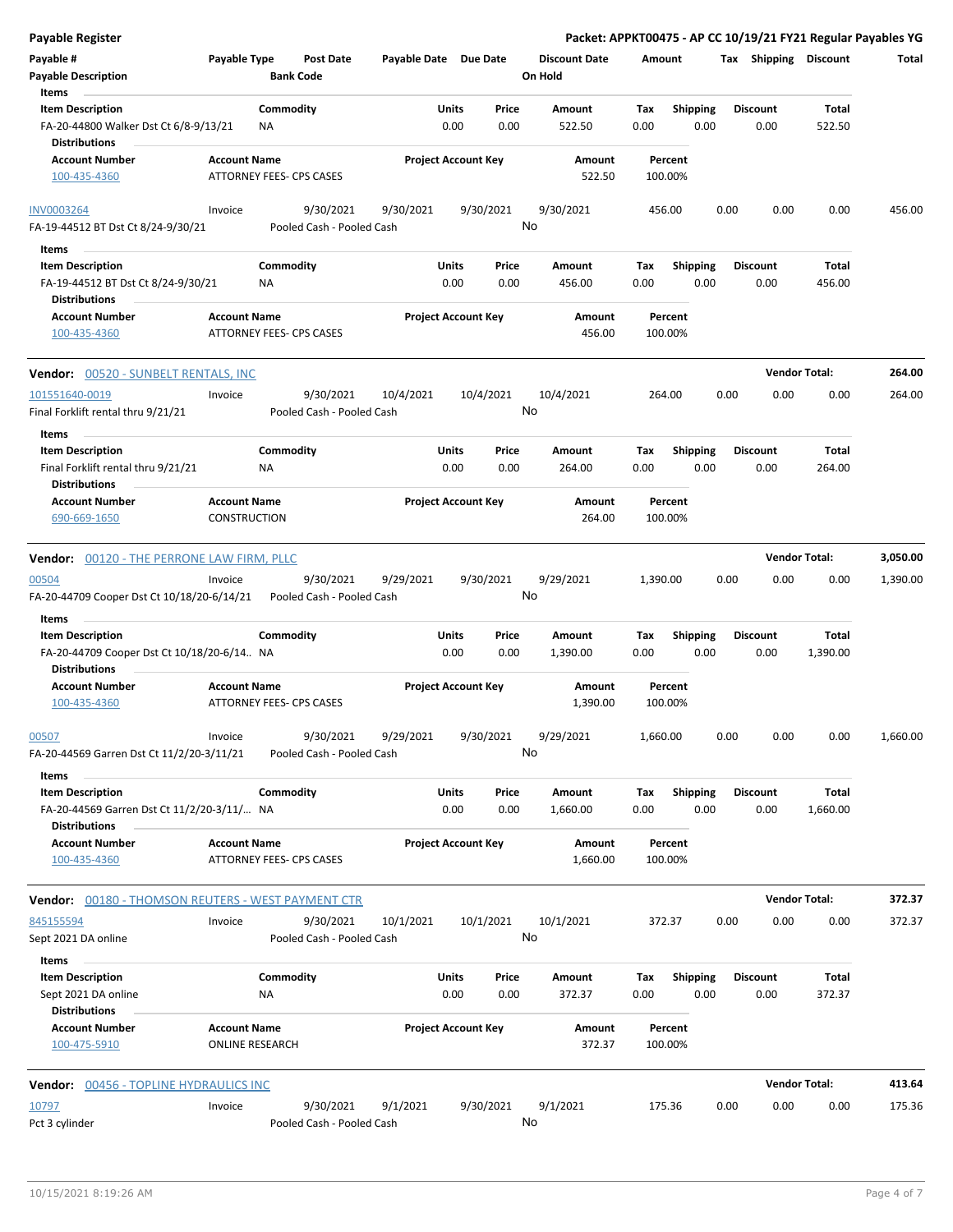| <b>Payable Register</b>                                                                      |                                                       |                                        |                            |                            |                 |                                 |                    |                         | Packet: APPKT00475 - AP CC 10/19/21 FY21 Regular Payables YG |                        |        |
|----------------------------------------------------------------------------------------------|-------------------------------------------------------|----------------------------------------|----------------------------|----------------------------|-----------------|---------------------------------|--------------------|-------------------------|--------------------------------------------------------------|------------------------|--------|
| Payable #<br><b>Payable Description</b>                                                      | Payable Type                                          | <b>Post Date</b><br><b>Bank Code</b>   | Payable Date Due Date      |                            |                 | <b>Discount Date</b><br>On Hold | Amount             |                         | Tax Shipping Discount                                        |                        | Total  |
| Items<br><b>Item Description</b><br>Pct 3 cylinder<br><b>Distributions</b>                   | Goods                                                 | Commodity                              |                            | Units<br>1.00              | Price<br>175.36 | Amount<br>175.36                | Tax<br>0.00        | <b>Shipping</b><br>0.00 | <b>Discount</b><br>0.00                                      | <b>Total</b><br>175.36 |        |
| <b>Account Number</b><br>230-623-4580                                                        | <b>Account Name</b><br><b>R&amp;M MACHINERY PARTS</b> |                                        |                            | <b>Project Account Key</b> |                 | Amount<br>175.36                |                    | Percent<br>100.00%      |                                                              |                        |        |
| 10901<br>Pct 3 hydraulic adapters                                                            | Invoice                                               | 9/30/2021<br>Pooled Cash - Pooled Cash | 9/8/2021                   |                            | 9/30/2021       | 9/8/2021<br><b>No</b>           |                    | 5.74                    | 0.00<br>0.00                                                 | 0.00                   | 5.74   |
| <b>Items</b><br><b>Item Description</b><br>Pct 3 hydraulic adapters<br><b>Distributions</b>  | Goods                                                 | Commodity                              |                            | Units<br>1.00              | Price<br>5.74   | Amount<br>5.74                  | Tax<br>0.00        | Shipping<br>0.00        | <b>Discount</b><br>0.00                                      | Total<br>5.74          |        |
| <b>Account Number</b><br>230-623-4580                                                        | <b>Account Name</b><br><b>R&amp;M MACHINERY PARTS</b> |                                        | <b>Project Account Key</b> |                            | Amount<br>5.74  |                                 | Percent<br>100.00% |                         |                                                              |                        |        |
| 10946<br>Pct 4 hydraulic hose                                                                | Invoice                                               | 9/30/2021<br>Pooled Cash - Pooled Cash | 9/10/2021                  |                            | 9/30/2021<br>No | 9/10/2021                       |                    | 232.54                  | 0.00<br>0.00                                                 | 0.00                   | 232.54 |
| Items<br><b>Item Description</b><br>Pct 4 hydraulic hose<br><b>Distributions</b>             | Goods                                                 | Commodity                              |                            | <b>Units</b><br>1.00       | Price<br>232.54 | <b>Amount</b><br>232.54         | Tax<br>0.00        | <b>Shipping</b><br>0.00 | <b>Discount</b><br>0.00                                      | Total<br>232.54        |        |
| <b>Account Number</b><br>240-624-4580                                                        | <b>Account Name</b><br><b>R&amp;M MACHINERY PARTS</b> |                                        |                            | <b>Project Account Key</b> |                 | <b>Amount</b><br>232.54         |                    | Percent<br>100.00%      |                                                              |                        |        |
| <b>Vendor: 00498 - TOWN OF WINDOM</b>                                                        |                                                       |                                        |                            |                            |                 |                                 |                    |                         |                                                              | <b>Vendor Total:</b>   | 41.50  |
| <b>INV0003290</b><br>Windom water 8/15-9/15/21                                               | Invoice                                               | 9/30/2021<br>Pooled Cash - Pooled Cash | 10/15/2021                 |                            | 10/15/2021      | 10/15/2021<br>No                |                    | 41.50                   | 0.00<br>0.00                                                 | 0.00                   | 41.50  |
| <b>Items</b><br><b>Item Description</b><br>Windom water 8/15-9/15/21<br><b>Distributions</b> | <b>NA</b>                                             | Commodity                              |                            | Units<br>0.00              | Price<br>0.00   | Amount<br>41.50                 | Tax<br>0.00        | <b>Shipping</b><br>0.00 | <b>Discount</b><br>0.00                                      | Total<br>41.50         |        |
| <b>Account Number</b><br>100-515-4420                                                        | <b>Account Name</b><br>UTILITIES WATER                |                                        |                            | <b>Project Account Key</b> |                 | Amount<br>41.50                 |                    | Percent<br>100.00%      |                                                              |                        |        |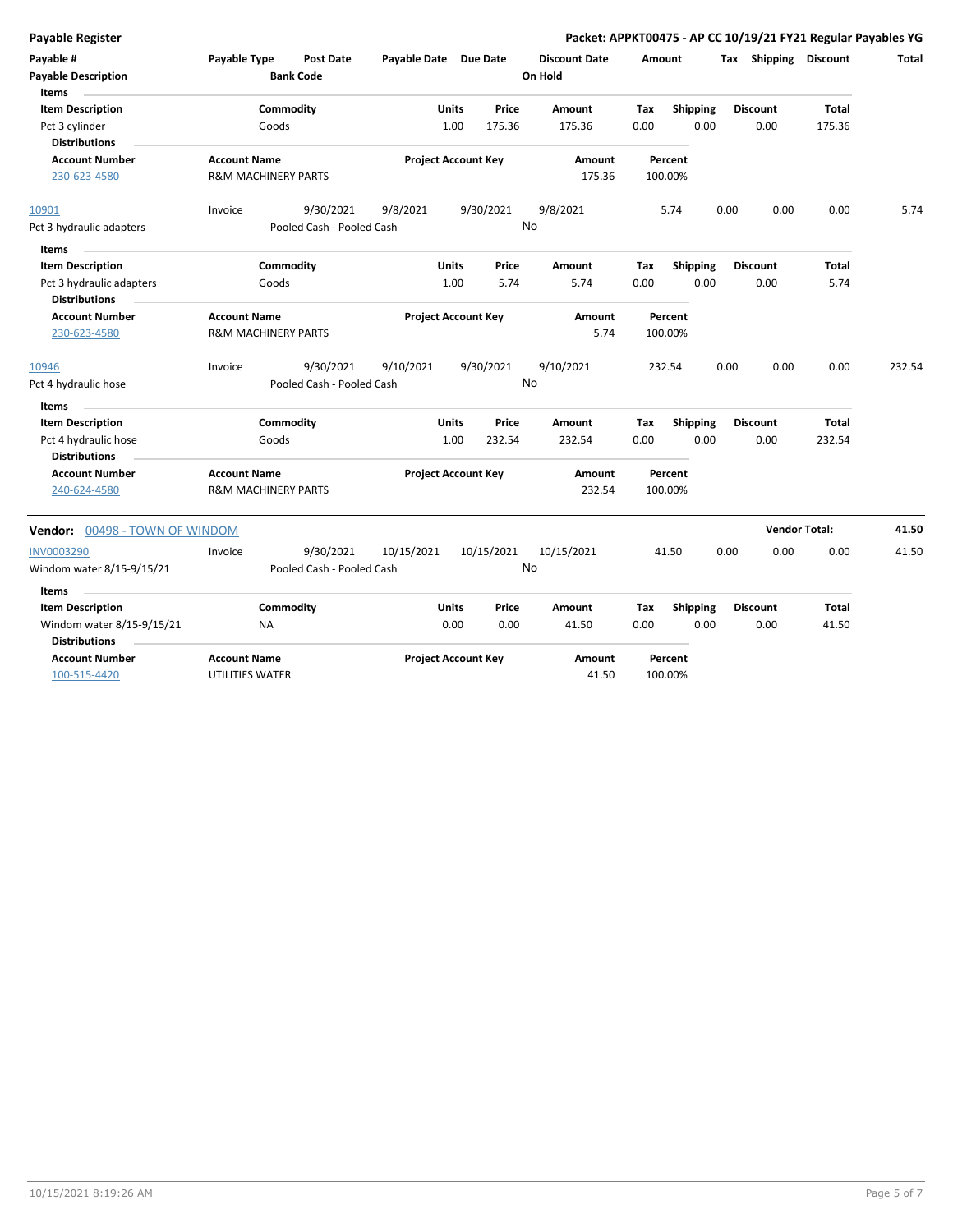## Payable Summary

| Type        | Count               | Gross     | Tax  | <b>Shipping</b> | <b>Discount</b> | Total     | <b>Manual Payment</b> | <b>Balance</b> |
|-------------|---------------------|-----------|------|-----------------|-----------------|-----------|-----------------------|----------------|
| Credit Memo |                     | $-82.99$  | 0.00 | 0.00            | 0.00            | $-82.99$  | 0.00                  | $-82.99$       |
| Invoice     | 26                  | 41.359.53 | 0.00 | 0.00            | 0.00            | 41.359.53 | 0.00                  | 41,359.53      |
|             | <b>Grand Total:</b> | 41.276.54 | 0.00 | 0.00            | 0.00            | 41,276.54 | 0.00                  | 41,276.54      |